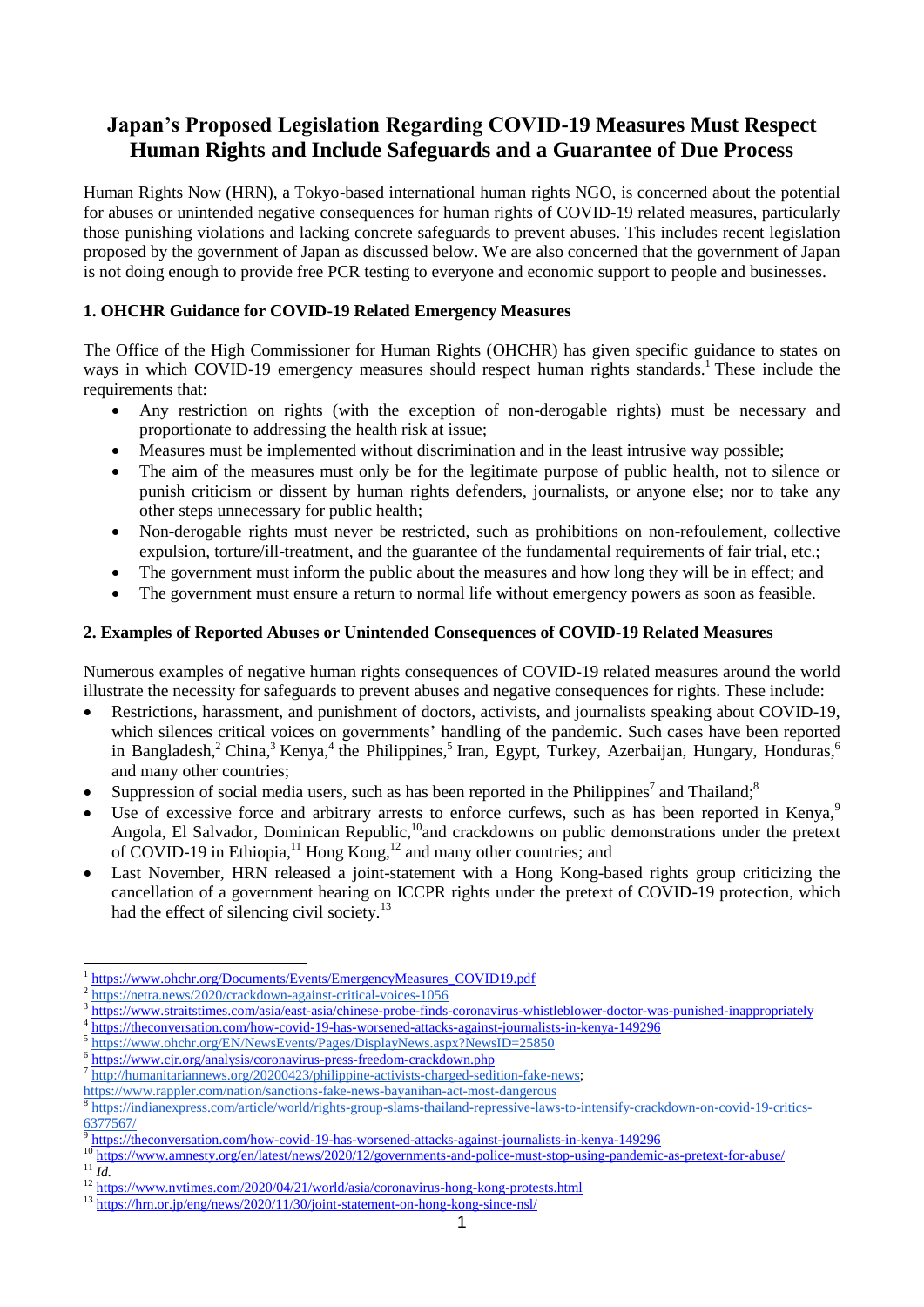Altogether, an OHCHR official said about 80 countries have declared emergencies due to the pandemic, which included 15 countries of concern, with another official adding "there are probably several dozen more we could have highlighted."<sup>14</sup>

#### **3. Japan's Proposed Legislation Regarding COVID-19 Measures Must Also Respect Rights**

HRN released a statement in April 2020<sup>15</sup> warning the government of Japan against COVID-19-related measures and misuses of authority that intentionally or unintentionally negatively affect people's rights, and calling for effective safeguards, followed by several later statements and joint statements emphasizing the same points. 16

On 15 January 2021, it was reported that the prime minister's administration was preparing legislation which included punishments for people refusing to comply with government-mandated COVID-19 measures.<sup>17</sup> Two ideas floated were a maximum fine of ¥1 million or a prison sentence of up to one year for persons refusing hospitalization, and a maximum fine of ¥500,000 or a 6-month prison sentence for giving false information to health authorities tracing infection routes. Businesses could also be fined up to ¥500,000 for violations in areas under emergency orders, and up to ¥300,000 in areas under "preventative measures". Already in early discussions, concerns were raised about disproportionate punishments and the potential for unjustified restrictions on personal freedoms.<sup>18</sup>

The Japan Federation of Bar Associations (JFBA) released a statement criticizing the proposed amendments as handing down criminal punishments while lacking basic human rights safeguards and the guarantee of due process.<sup>19</sup> The scope of the law was also considered unclear, which could invite unjustified, unequal, or arbitrary punishments. The statement also criticized the punishment of infected persons without fully appreciating their vulnerability or actual situation. Infected persons should be given assistance and made to feel welcome going to the government for help, not threatened with punishment and driven away from assistance, which only creates worse problems for both them and for public health.

On January 28, it was reported that the ruling and opposition parties came to an agreement to remove the criminal punishments and change the criminal fines into administrative fines which are lower and do not give a person a criminal record.<sup>20</sup> While this is a welcome development, many of the JFBAs criticisms remain issues of concern, including the lack of concrete human rights safeguards, such as protections against discrimination and prejudice, a guarantee of due process, a clear and narrowly tailored scope of application in particular respecting the standard of necessity and proportionality, and provisions which do not punish infected persons but rather provide them with unconditional assistance.

#### **4. The Government of Japan Must Also Increase Access to Free PCR Tests and Economic Support**

In its April 2020 statement, $^{21}$  HRN pointed out the need for the government of Japan to increase access to PCR testing for COVID-19 given studies indicating that testing in Japan was much lower than other developed states. Almost a year later, as the number of cases in Japan has greatly increased, the government has still not significantly increased PCR testing, with only limited plans such as random mass testing in major cities to begin from March. <sup>22</sup> This is still insufficient given the increasing numbers of cases, and the government should provide easy access to free PCR testing for everyone to respect the right to health. The

<sup>16</sup> [https://hrn.or.jp/activity/project/covid19/,](https://hrn.or.jp/activity/project/covid19/) in particular: [https://hrn.or.jp/wpHN/wp-](https://hrn.or.jp/wpHN/wp-content/uploads/2020/05/13f73eaaa0b499da9a0d9fb07f31374a.pdf)

<sup>18</sup> *Id.*

<sup>&</sup>lt;sup>14</sup> [https://www.aljazeera.com/news/2020/4/28/un-raises-alarm-about-police-brutality-in-covid-19-lockdowns.](https://www.aljazeera.com/news/2020/4/28/un-raises-alarm-about-police-brutality-in-covid-19-lockdowns) The countries were Nigeria, Kenya, South Africa, the Philippines, Sri Lanka, El Salvador, the Dominican Republic, Peru, Honduras, Jordan, Morocco, Cambodia, Uzbekistan, Iran and Hungary.

<sup>&</sup>lt;sup>15</sup> <https://hrn.or.jp/eng/news/2020/04/24/coronavirus-statement/> (in Japanese[: https://hrn.or.jp/activity/17513/\)](https://hrn.or.jp/activity/17513/).

[content/uploads/2020/05/13f73eaaa0b499da9a0d9fb07f31374a.pdf](https://hrn.or.jp/wpHN/wp-content/uploads/2020/05/13f73eaaa0b499da9a0d9fb07f31374a.pdf) (in Japanese).

<https://www.japantimes.co.jp/news/2021/01/15/national/covid-19-rules-punishments/>

<sup>&</sup>lt;sup>19</sup> https://www.nichiben<u>ren.or.jp/document/statement/year/2021/210122\_2.html</u> (in Japanese).

<sup>&</sup>lt;sup>20</sup> <https://mainichi.jp/articles/20210128/k00/00m/010/058000c> (in Japanese).

<sup>&</sup>lt;sup>21</sup> <https://hrn.or.jp/eng/news/2020/04/24/coronavirus-statement/>

<sup>&</sup>lt;sup>22</sup> <https://www.japantimes.co.jp/news/2021/01/26/national/science-health/japan-start-random-pcr-testing/>